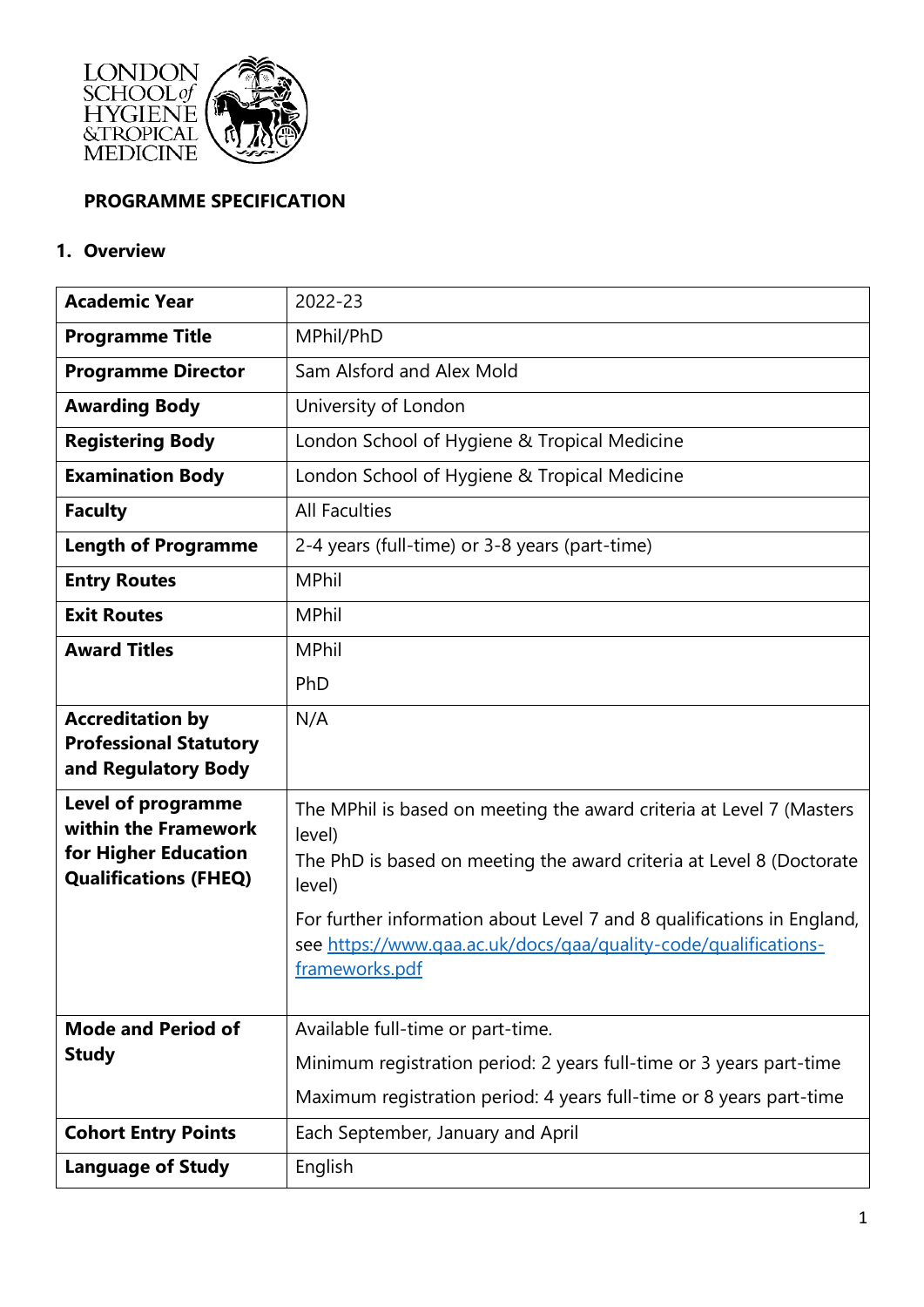| <b>Re-sit Policy</b>                                                                   | See Research Degree Regulations                                                                                                                                                                                                                                                                                                                                                                                     |
|----------------------------------------------------------------------------------------|---------------------------------------------------------------------------------------------------------------------------------------------------------------------------------------------------------------------------------------------------------------------------------------------------------------------------------------------------------------------------------------------------------------------|
| <b>Programme Description</b>                                                           | A research-based degree.<br>Both the MPhil and the PhD are assessed solely on the thesis<br>submitted and the viva. There is no formal taught component to the<br>Programme. However, additional training that is not formally<br>assessed as part of the PhD can be undertaken to enhance a<br>student's transferable and technical skills. All students are required<br>to complete a session on research ethics. |
| Date of production /<br>revision of this<br>programme<br>specification<br>(month/year) | November 2021                                                                                                                                                                                                                                                                                                                                                                                                       |

### **2. Programme aims and learning outcomes**

- The MPhil aims to develop researchers, who are competent in effectively planning and undertaking independent research.
- The PhD aims to enable students to demonstrate that they have expertise in core research concepts, methods and skills, and that they have made an original contribution to a defined field of knowledge.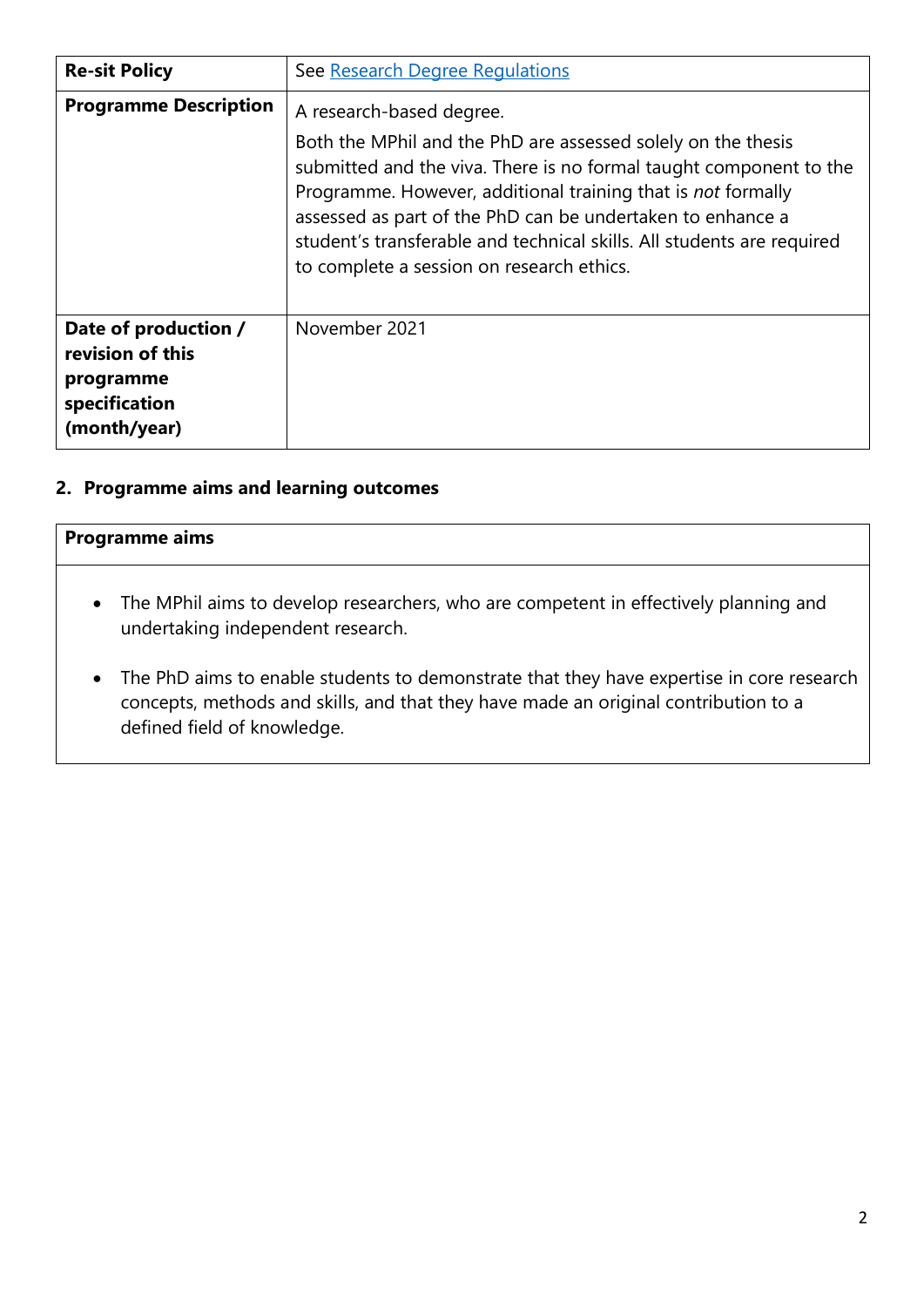#### **Learning outcomes**

### **MPhil**

The award of MPhil (Level 7) is based on evidence of the student's proven demonstration of facility in four distinct areas:

1. A systematic understanding of knowledge, and a critical awareness of current problems and/or new insights, much of which is at, or informed by, the forefront of their academic discipline, field of study or area of professional practice;

2. A comprehensive understanding of techniques applicable to their own research or advanced scholarship;

3. Originality in the application of knowledge, together with a practical understanding of how established techniques of research and enquiry are used to create and interpret knowledge in the discipline;

4. Conceptual understanding that enables the student to evaluate critically current research and advanced scholarship in the discipline, to evaluate methodologies and develop critiques of them and, where appropriate, to propose new hypotheses.

## **PhD**

The award of PhD (Level 8) is based on evidence of the student's proven ability in four distinct areas:

- 1. The creation and interpretation of new knowledge, through original research or other advanced scholarship;
- 2. The systematic acquisition and understanding of a substantial body of knowledge;
- 3. The ability to conceptualise, design and implement a project for the generation of new knowledge, application or understanding at the forefront of the discipline, and to adjust the project design in the light of unforeseen problems; and
- 4. A detailed understanding of applicable techniques for research and advanced academic enquiry.

### **3. Programme structure, features and award requirements**

#### **Programme structure and requirements**

MPhil/PhDs are very variable: they may be desk-based, or include laboratory work or field work, but there are some common elements.

Students are expected to be in London for registration, and to attend the induction and Transferable Skills programme. Further transferable skills and other training opportunities are offered throughout the programme, including the opportunity to take relevant modules from LSHTM masters' programmes to cover particular skills.

All students have a first supervisor and a second supervisor (who will be identified before registration) and may have further members in their supervisory team. Students will be in contact with their supervisor(s) at least once a month (full-time) or once every two months (part-time).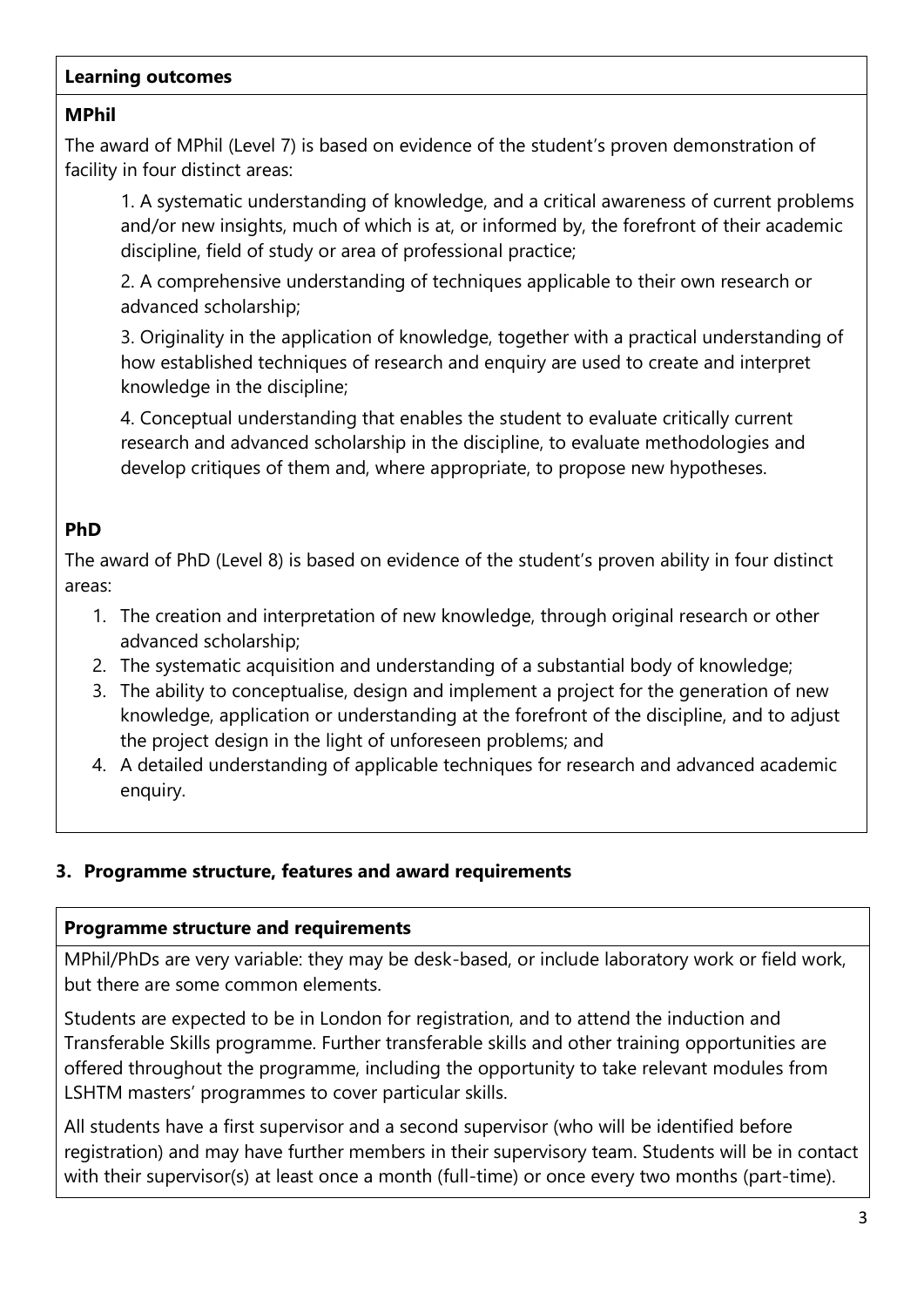Students are expected to spend a minimum of 9 months in London over the course of the programme, usually including the first 3 months after registration. This is to enable students to benefit from the School's academic environment and gain any training required for successful completion of their doctoral work. Most students spend longer than this in London.

Students for the PhD will initially register for the degree of MPhil before "upgrading" to a PhD. Full-time students should normally upgrade between 7 and 11 months after registration, and part-time students by 22 months after registration. All upgrading requirements (including any resubmissions) must be completed by 18 months (maximum) for full-time students and 36 months (maximum) for part-time students. The upgrading consists of a written report (max 7,500 words), an open seminar, and a closed meeting with an assessment panel. This normally takes place in London. The upgrading provides students with feedback to improve the design of their research and identifies students who are struggling with progress and unlikely to complete a PhD successfully.

For students intending to stay registered for the MPhil the procedures are similar, with a formal review instead of the "upgrading". The final MPhil thesis should be submitted by 2 years (full time) or 4 years (part time).

For students who upgrade to a PhD, the final PhD thesis should be submitted by 4 years (full time) or 8 years (part time).

## **Estimated number of study hours**

It is expected that part-time students will spend on average 20 hours a week on their MPhil/PhD. This time includes private (self-directed) study and meetings with supervisors. Full time students will be expected to will spend on average 40 hours a week on the MPhil/PhD

# **ASSESSMENT REQUIREMENTS**

### **Thesis**

The PhD thesis will be <100,000 words and the MPhil thesis will be < 60,000 words. The theses can be a traditional "book-style" or "research paper style" or a combination. The option to include research papers means that sections that might otherwise be chapters can be written as stand-alone research papers and incorporated in that way.

### **Assessment**

Students must satisfy the criteria for the award of the relevant degree (PhD or MPhil) in the United Kingdom (UK). The threshold (minimum) standards for the award of these degrees in the UK are given under 'Learning outcomes' above.

Students will demonstrate that they meet these criteria by the following means:

Submission of a thesis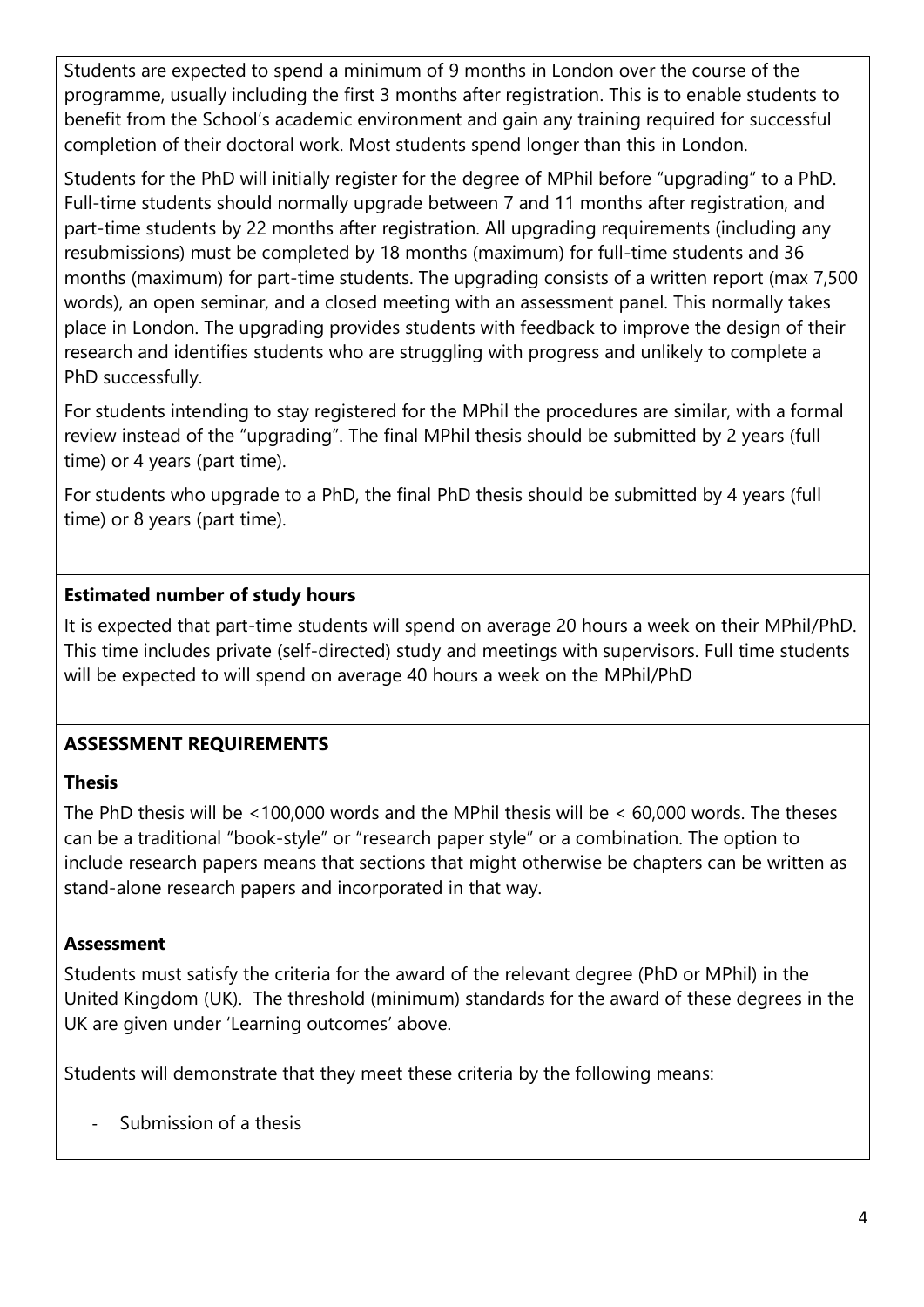Participation in an oral examination (viva voce) by a minimum of two examiners who have read the thesis.

The conduct of the examination will be governed by the [Research Degree Examiners Guidance.](https://www.lshtm.ac.uk/study/courses/research-degrees-and-doctoral-college/examiners-information) Requirements for the physical presentation of the thesis will be published on the LSHTM web site.

## **4. Entry requirements**

### **Entry Requirements**

Applicants should have at least one of the following:

- an upper second-class Honours degree of a UK university, or an overseas qualification of an equivalent standard, in a subject appropriate to that of the course of study to be followed; or • a registrable qualification appropriate to the course of study to be followed, in medicine, dentistry or veterinary studies; or
- a Masters degree in a subject appropriate to the course of study to be followed; or

• a professional qualification obtained by written examination and approved by the University of London as an appropriate entrance qualification for the degree in question. And evidence of aptitude for research

Note that these are minimum entry requirements, and possession of these does not guarantee a place

# **English language entry requirements**

Band B – All applicants are required to obtain an acceptable score in an approved English language test if their first language is not English, or if their studies at university have not been conducted wholly in the medium of English. Any English language tests must have been taken no more than two years before the date an applicant commences the programme. LSHTM may also request that an applicant take a test even if the above conditions have been met. For up to date information on language requirements, please see the School's [guidance.](https://www.lshtm.ac.uk/sites/default/files/english-language-requirements.pdf)

# **Financial requirements**

Applicants are required to have sufficient funds to cover programme tuition fees, living expenses and any travel and project costs for the duration of their studies. Invoices for tuition fees are raised annually and payment must be paid at the start of each year of the Programme, in October. The Programme is unable to provide financial assistance to any students whose funds prove to be inadequate at any stage during the programme. Students offered admission will be required to sign a financial declaration form confirming that they understand this situation and will have sufficient financial support for the duration of their studies. Evidence of available funds may be required.